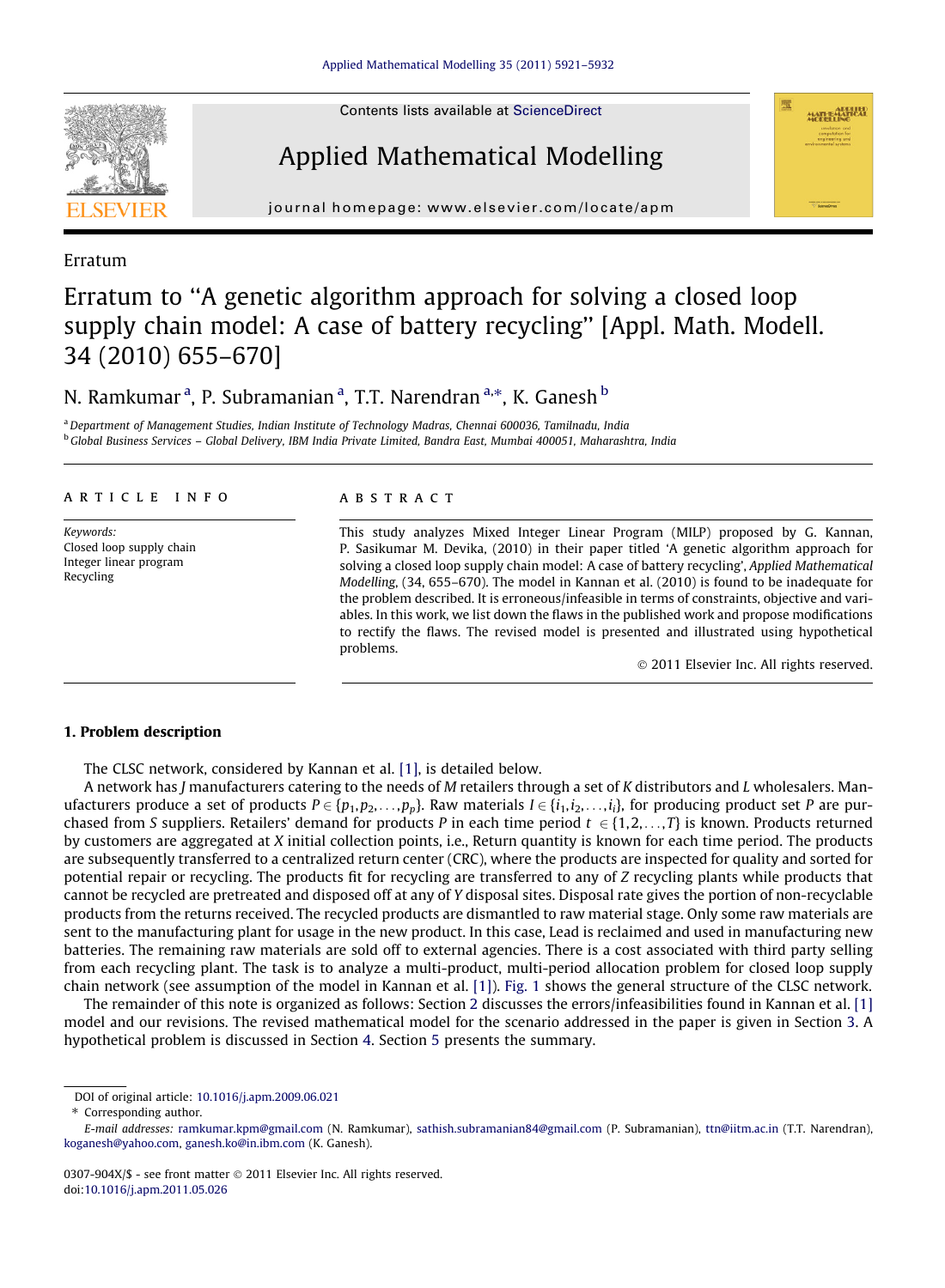<span id="page-1-0"></span>

Fig. 1. General structure of the CLSC network.

#### 2. Limitations and revisions

The errors/infeasibilities in the constraints and the objective function of the model and the corresponding revisions are discussed in this section.

#### 2.1. Constraints

(1) Consider the constraints to determine the disposal and return quantities [\[1, pp. 661, 662\].](#page-11-0)

The constraints of Kannan et al. [\[1\]](#page-11-0) will make the model infeasible since the RHS of the constraint has a fractional element, the constraint is an equation and the LHS has to be integer. So, the model has to terminate with an infeasible solution. It is surprising that the authors report a feasible solution and compare it with their proposed GA. Such a case is simply solved by using a Gauss's symbol in the LHS value. The present constraints and the revised constraints are given below:

| Present constraints                                                                           | Revised constraints*                                                                                                               |
|-----------------------------------------------------------------------------------------------|------------------------------------------------------------------------------------------------------------------------------------|
| $\sum_{v}$ QTCD <sub>ypt</sub> = QRC <sub>pt</sub> .DR <sub>pt</sub> , $\forall t, \forall p$ | $\sum_{\mathbf{v}} \mathrm{QTCD}_{\mathbf{ypt}} = \lfloor \mathrm{QRC}_{pt}.\mathrm{DR}_p \rfloor, \,\, \forall t, \forall p \mid$ |
| $\sum_{z}QTCR_{zpt} = QRC_{pt}.(1 - DR_{pt}), \ \forall t, \forall p$                         | $\sum_{z}QTCR_{zpt} = [QRC_{pt}.(1 - DR_p)], \forall t, \forall p$                                                                 |

 $*$  Disposal rate of the product does not vary across time periods (i.e.)  $DR<sub>n</sub>$  is used.

In the revised constraints, since the values inside the gauss's transformation are input variables and known beforehand, there is no need for an integer transformation However, in case where any of the variables inside the Gauss's symbol is a decision variable, an integer transformation would be needed (Rangwani et al. [\[2\]](#page-11-0); Subramanian et al. [\[3\];](#page-11-0) Wang and Hsu, [\[4\]\)](#page-11-0).

Dealing with return materials (in the raw material stage), the decision variables related to them have to be defined as either continuous or integers. In our formulation, the return quantities (in the raw material stage), is considered as integers.

(2) The basic difference in a CLSC network design problem is considering the returns in the forward logistics decisions. Here, the recycled Lead gives a savings in the purchase of Virgin Lead for producing new products (Batteries). However, the recycled/reclaimed component is not considered in the purchasing constraint. The assumption that logically and economically, a manufacturer chooses recycled raw material first and then moves onto buying new products is clear. But the model does not incorporate that (See assumption in page 659 of Kannan et al. [\[1\]\)](#page-11-0). The model in the paper could have been two separate formulations – one for forward logistics and another for reverse logistics (with corrected constraints) rather than a CLSC problem. The present constraint and the revised constraint are given below.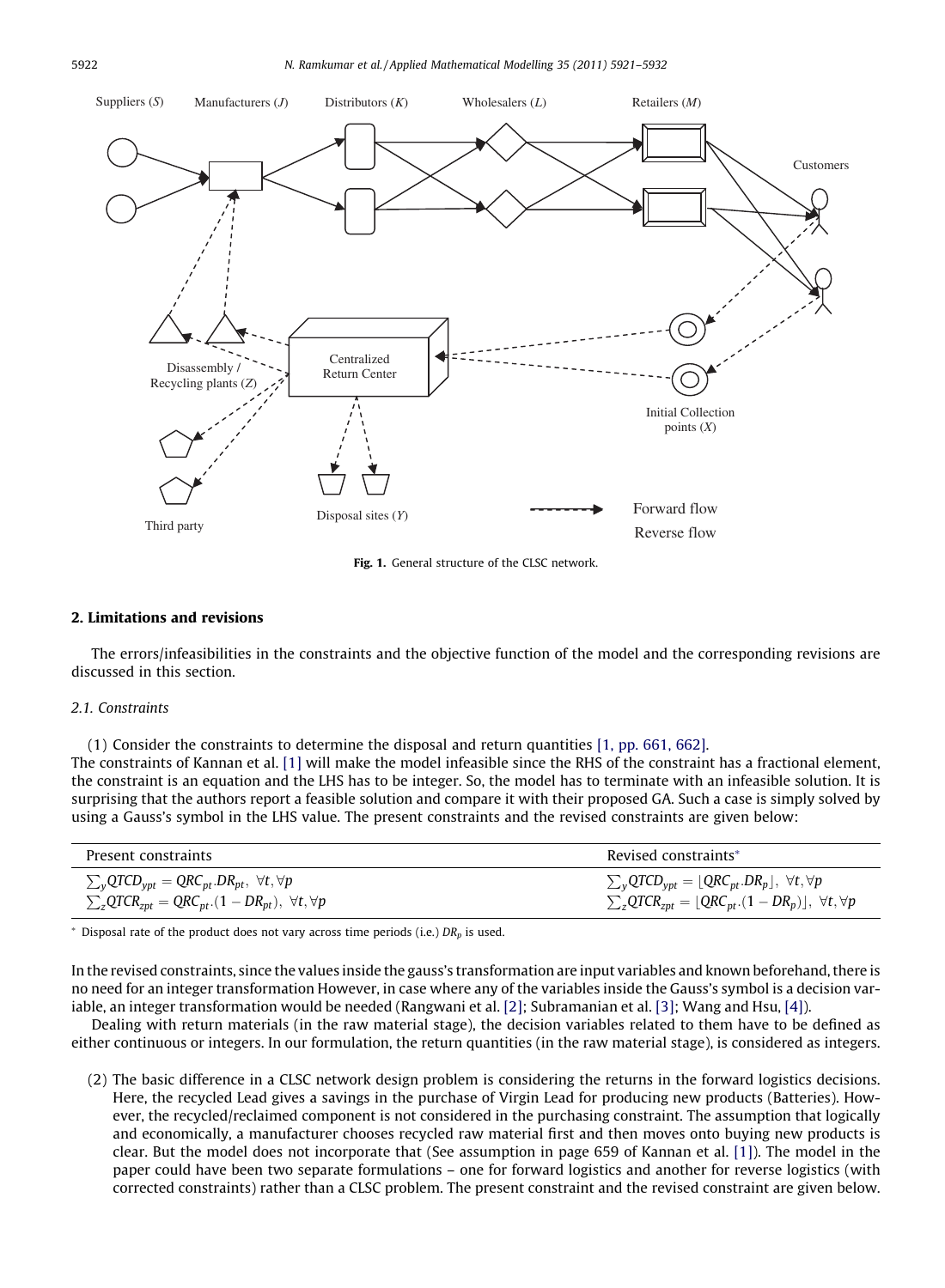| Present constraints                                                            | Revised constraints                                                                                    |
|--------------------------------------------------------------------------------|--------------------------------------------------------------------------------------------------------|
| $RMI_{ijt} = RMI_{ij(t-1)} + \sum_{s} RMP_{isjt} - \sum_{p} X_{ip} * QP_{jpt}$ | $RMI_{ijt} + \sum_{p} X_{ip} * QP_{jpt} = RMI_{ij(t-1)} + \sum_{s} RMP_{isjt} + \sum_{z} RMRP_{izjt},$ |
| $\forall i. \forall j. \forall t$                                              | $\forall i. \forall j. \forall t$                                                                      |

The above revised constraints are valid only if the  $X_{ip}$  are integer values. The authors have considered  $X_{ip}$  could have continuous values. To incorporate this option into the model, the constraint is further revised as follows:

$$
RMI_{ijt} + \left\lfloor \sum_{p} X_{ip} * QP_{jpt} \right\rfloor = RMI_{ij(t-1)} + \sum_{s} RMP_{isjt} + \sum_{z} RMRP_{izjt}, \quad \forall i, \ \forall j, \ \forall t.
$$

As a decision variable is present inside the Gauss's symbol, an integer transformation is done as follows:

#### 2.1.1. Transformation of Gaussian variables

To transform the above constraint with Gauss's symbol, three additional inequalities are needed as defined below and the transformed constraints are given.

$$
\sum_{p} X_{ip} * QP_{jpt} \geq TQP_{ijt}, \quad \forall i, \forall j, \forall t,
$$
  

$$
\left(\sum_{p} X_{ip} * QP_{jpt}\right) - \varepsilon \leq TQP_{ijt}, \quad \forall i, \forall j, \forall t,
$$

TQP<sub>iit</sub> is an integer and  $\geq 0$ ;  $\varepsilon \to 1$ ;

$$
\text{RMI}_{ijt} + \text{TQP}_{ijt} = \text{RMI}_{ij(t-1)} + \sum_{s} \text{RMP}_{isjt} + \sum_{z} \text{RMRP}_{izjt}, \quad \forall i, \ \forall j, \ \forall t.
$$

Now, the constraint will take an appropriate value according to the variable definition.

(3) Consider the following constraint. [\[1, p. 662\]](#page-11-0).

$$
QPDR_{zpt} = \sum_{p} \sum_{t} QTCR_{zpt}, \quad \forall t, \ \forall p.
$$

The constraint should not exist at all. The notations defined by Kannan et al. [\[1\]](#page-11-0) paper are as follows:

 $QTCR<sub>znt</sub>$ -quantity of useful (recyclable) returned products of p transported from centralized return center to the disassembly/recycling center  $z$  at time period  $t$ 

 $OPDR<sub>znt</sub>$ -quantity of returned products of p processed (recycling) at the disassembly/recycling center z at time period t

Note that there is no inventory holding at the disassembly/recycling center z. This implies that the quantity of products coming into a disassembly/recycling center z is processed. However, Kannan et al. [\[1\]](#page-11-0) have defined 2 different variables and have used an inappropriate constraint to relate them. We remove  $QPDR<sub>zpt</sub>$  from the formulation and use  $QTCR<sub>zpt</sub>$ appropriately.

(4) Consider the following [\[1, p. 662\].](#page-11-0)

 $RMS<sub>izt</sub>$ -amount of recycled raw material i from the disassembly/recycling plant z sold to third party during the time period t  $Y_{ip}$ -percentage contribution of raw material *i* for the returned product *p* 

The constraint below defines the recycled amount for raw material  $i \in I$ , which also takes into account the raw materials which is reclaimed for production (i.e.) Lead is also assumed to be sold to a third party. The equation given by Kannan et al. [\[1\]](#page-11-0) is

$$
RMS_{izt} = \sum_{p} (QTCR_{zpt} * W_p * Y_{ip}), \quad \forall i, \forall z, \forall t,
$$

 $Y_{in}$  could be defined as zero for raw materials which are reclaimed. But, there is no way to capture the percentage contribu-tion of reclaimed raw materials such as Lead, in this case! Kannan et al. [\[1\]](#page-11-0) did not face this issue because they did not consider the reclaiming equation and presented an infeasible/erroneous MILP model. In the revised formulation, to model the given scenario, we define a binary input variable  $TPL_i$ . It is a user defined variable and can be defined for each raw material (i.e.)  $TPL$ <sub>(i=lead)</sub> can be defined as 0.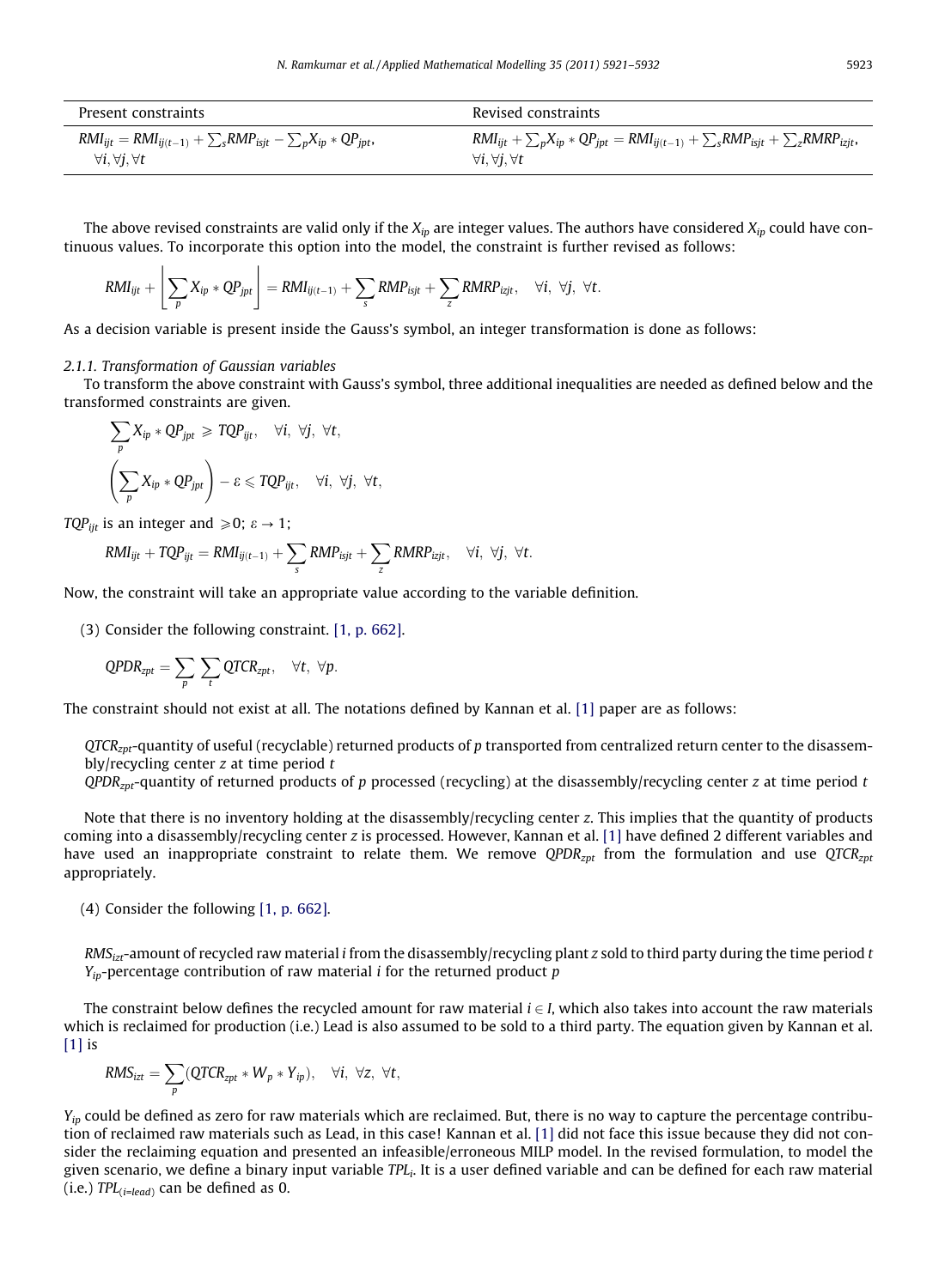$$
TPL_i = \begin{cases} 1 - if raw material i is sold to third party \\ 0 - otherwise \end{cases}.
$$

The present and the revised constraint are as follows:

| Present constraints                                                                   | Revised constraints                                                                                                                                      |
|---------------------------------------------------------------------------------------|----------------------------------------------------------------------------------------------------------------------------------------------------------|
| $RMS_{izt} = \sum_{p} (QTCR_{zpt} * W_p * Y_{ip}), \ \forall i, \forall z, \forall t$ | $\textit{RMS}_{izt} = \left  \sum_{p} \left( \textit{QTCR}_{zpt} * W_{p} * Y_{ip} * \textit{TPL}_{i} \right) \right , \ \forall i, \forall z, \forall t$ |

As a decision variable is present inside the Gauss's symbol, an integer transformation is done as follows:

## 2.1.2. Transformation of Gaussian variables

To transform the above constraint with Gauss's symbol, three additional inequalities are needed as defined below and the transformed constraints are given.

$$
\sum_{p} (QTCR_{zpt} * W_p * Y_{ip} * TPL_i) \geq TRANS_{izt}, \quad \forall i, \forall z, \forall t,
$$
  

$$
\sum_{p} (QTCR_{zpt} * W_p * Y_{ip} * TPL_i) - \varepsilon \leq TRANS_{izt}, \quad \forall i, \forall z, \forall t,
$$

TRANS<sub>izt</sub> is an integer and  $\geq 0$ ;  $\varepsilon \to 1$ ;

 $TRANS<sub>izt</sub> = RMS<sub>izt</sub>$ .

The decision variable RMS $_{izt}$  would now take an appropriate value according to the problem definition.

- (5) Consider the following [\[1, p. 662\].](#page-11-0)
- (i)  $\sum_{j} RMRP_{izjt} = \alpha_{izt} (1 RMS_{izt}), \forall i, \forall z, \forall t$

 $RMS<sub>irt</sub>$  is the amount of recycled raw material *i* from the disassembly/recycling plant z sold to third party during the time period t. When this is subtracted from 1, RHS becomes a negative value. Now the LHS, which is a decision variable that is constrained to be non-negative, takes a negative value! This problem should terminate with an infeasible solution. The solutions given by the authors need to be scrutinized.

(ii)  $\alpha_{\text{izt}}$ -Recycling rate of the required raw material *i* to be reclaimed for production of new batteries at the disassembly/ recycling plant  $z$  in time period  $t$ 

Note:

- Does the recycling rate per product vary from time to time in a recycling plant?
- Does the recycling rate per product vary from recycling plant to plant? Variable recycling rate can at least be accepted to some extent.

In the revised formulation, we define,  $\alpha_{iz}$ -Recycling rate of the required raw material *i* to be reclaimed for new battery production from a product  $p$  at the disassembly/recycling plant  $z$ .

The revised constraint is for the total reclaimed raw material  $i$  in disassembly/recycling plant  $z$  at time period  $t$ . The present and the revised constraint are as follows:

| Present constraints                                                                                           | Revised constraints                                                                                                                                                                                                  |
|---------------------------------------------------------------------------------------------------------------|----------------------------------------------------------------------------------------------------------------------------------------------------------------------------------------------------------------------|
| $\sum_{i}$ RMRP <sub>izjt</sub> = $\alpha_{izt}$ (1 – RMS <sub>izt</sub> ), $\forall i, \forall z, \forall t$ | $\sum_{j} \text{\textit{RMRP}}_{\textit{izjt}} = \Big  \sum_{p} \big(\text{\textit{QTCR}}_{\textit{zpt}} * W_p * Y_{ip} * (1 - \text{\textit{TPL}}_i) * \alpha_{iz} \big) \Big , \; \forall i, \forall z, \forall t$ |

Similar to the case explained earlier, the integer transformation for the constraint is done as follows:

#### 2.1.3. Transformation of Gaussian variables

Three additional inequalities are needed. These are given below along the transformed constraints.

$$
\sum_{p} \left( \text{QTCR}_{zpt} * W_p * Y_{ip} * (1 - TPL_i) * \alpha_{iz} \right) \geq \text{TRMRP}_{izt}, \quad \forall i, \forall z, \forall t,
$$
\n
$$
\left( \sum_{p} \left( \text{QTCR}_{zpt} * W_p * Y_{ip} * (1 - TPL_i) * \alpha_{iz} \right) - \varepsilon \right) \leq \text{TRMRP}_{izt}, \quad \forall i, \forall z, \forall t,
$$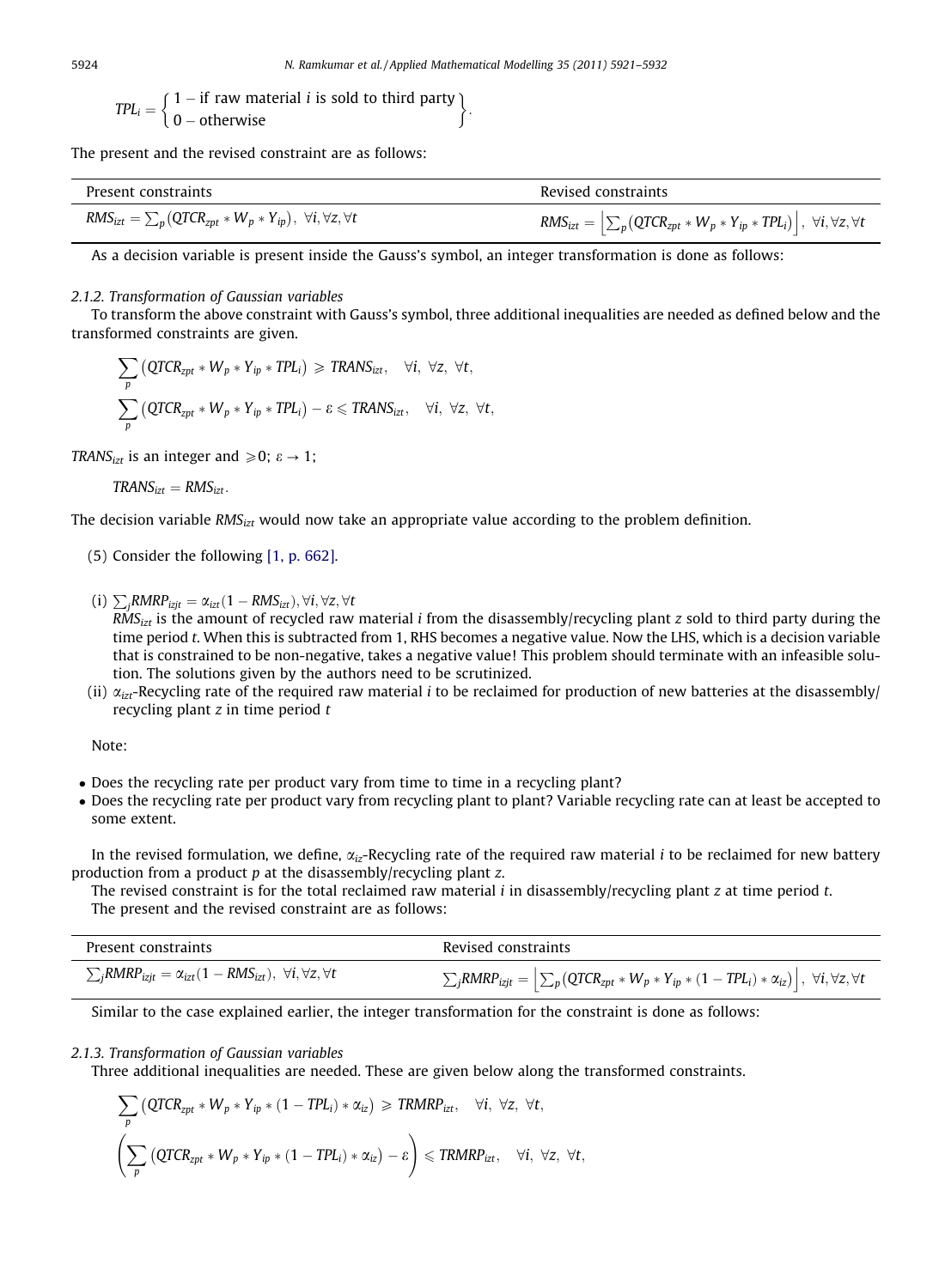TRMRP<sub>izt</sub> is an integer and  $\geq 0$ ;  $\varepsilon \to 1$ ;

$$
TRMRP_{izt} = \sum_j RMRP_{izjt}.
$$

Thus, the decision variable  $RMRP_{izit}$  would now take an appropriate value according to the problem definition.

(6) Consider the following demand constraint [\[1, p. 663\].](#page-11-0)

$$
\sum_{j}\sum_{p}\sum_{t}QP_{jpt}\geqslant \sum_{m}\sum_{p}\sum_{t}DD_{mpt}.
$$

This constraint requires the demand summed up across all retailers, all products and all time periods to be less than the production rate summed up over all manufacturing plants, all products and all time periods.

The following two cases will prove that the constraint in Kannan et al. [\[1\]](#page-11-0) is erroneous.

- (1) Let the demand for product 1 in retailer 1 and retailer 2 be 100 and 10. There are only 2 retailers in the network. Suppose that the cost of supplying to retailer 1 is 20 and retailer 2 is 10. Now, based on the Kannan et al. [\[1\]](#page-11-0) constraint, the whole shipping will be delivered to retailer 2 (minimizing the cost). The solution is feasible to their constraint, but, it is erroneous and infeasible to the scenario.
- (2) Let the demand for product 1 be 100 and product 2 be 20 at retailer 1. A simple case, in which there is only one retailer. Suppose transportation cost and inventory carrying cost for product 2 is lesser than product 1. Based on Kannan et al. [\[1\]](#page-11-0) formulation, 120 of product 2 will be shipped to retailer 1. The solution is infeasible / erroneous. Similarly, the constraint can cause infeasible quantity allocation in line with time periods and manufacturing plants.

The present and revised constraints are as follows:

| Present constraints                                                                                                                                            | Revised constraints                                                      |
|----------------------------------------------------------------------------------------------------------------------------------------------------------------|--------------------------------------------------------------------------|
| $\sum_{\mathbf{j}}\sum_{\mathbf{p}}\sum_{\mathbf{t}}\mathbf{Q}P_{\mathbf{jpt}} \geqslant \sum_{\mathbf{m}}\sum_{\mathbf{p}}\sum_{\mathbf{t}}DD_{\mathbf{mpt}}$ | $\sum_l QTWR_{lmpt} \geqslant DD_{mpt}, \forall m, \forall p, \forall t$ |

(7) Consider the following capacity constraints: [\[1, p. 663\]](#page-11-0)

$$
\sum_x \sum_p \sum_t Q C_{xpt} \leqslant \sum_z \sum_p \sum_t C D S_{zpt}.
$$

The constraint requires that the total quantity collected at the initial collection point summed over all products and all time periods to be less than the capacity of all recycling points summer over all products and all time periods.

A constraint is written to bind the feasible region for a decision variable or for a set of decision variables. In this constraint of Kannan et al. [\[1\]](#page-11-0), both the LHS and the RHS are input variables. This is not a constraint and hence removed.

(8) Let us consider the following constraint [\[1, p. 663\].](#page-11-0)

$$
\sum_y\,\sum_p\,\sum_t\text{QTCD}_{ypt}\leqslant\sum_y\,\sum_p\,\sum_t\text{CDS}_{ypt}.
$$

Does the disposal site have product-wise capacity?

This constraint requires that the quantity disposed from CRC summed up across all disposal sites, all products and all time periods to be less than the capacities summed up over all disposal sites, all products and all time periods. The entire disposal quantities will follow the path of lowest cost.

The present and revised constraints are as follows:

| Present constraints                                                                    | Revised constraints                                                                    |
|----------------------------------------------------------------------------------------|----------------------------------------------------------------------------------------|
| $\sum_{y} \sum_{p} \sum_{t} QTCD_{ypt} \leqslant \sum_{y} \sum_{p} \sum_{t} CDS_{ypt}$ | $\sum_{p}$ QTCD <sub>ypt</sub> $\leqslant$ CDS <sub>y</sub> , $\forall$ y, $\forall$ t |

Similarly, the present and revised constraints for the disassembly/recycling plant are as follows:

| Present constraints                                                                                                                                      | Revised constraints                                          |
|----------------------------------------------------------------------------------------------------------------------------------------------------------|--------------------------------------------------------------|
| $\sum_{\mathsf{x}}\sum_{\mathsf{p}}\sum_{t} \mathrm{QC}_{\mathsf{xpt}} \leqslant \sum_{\mathsf{z}}\sum_{\mathsf{p}}\sum_{t} \mathrm{CDS}_{\mathsf{zpt}}$ | $QTCR_{zpt} \le CD_{zp}$ , $\forall z, \forall p, \forall t$ |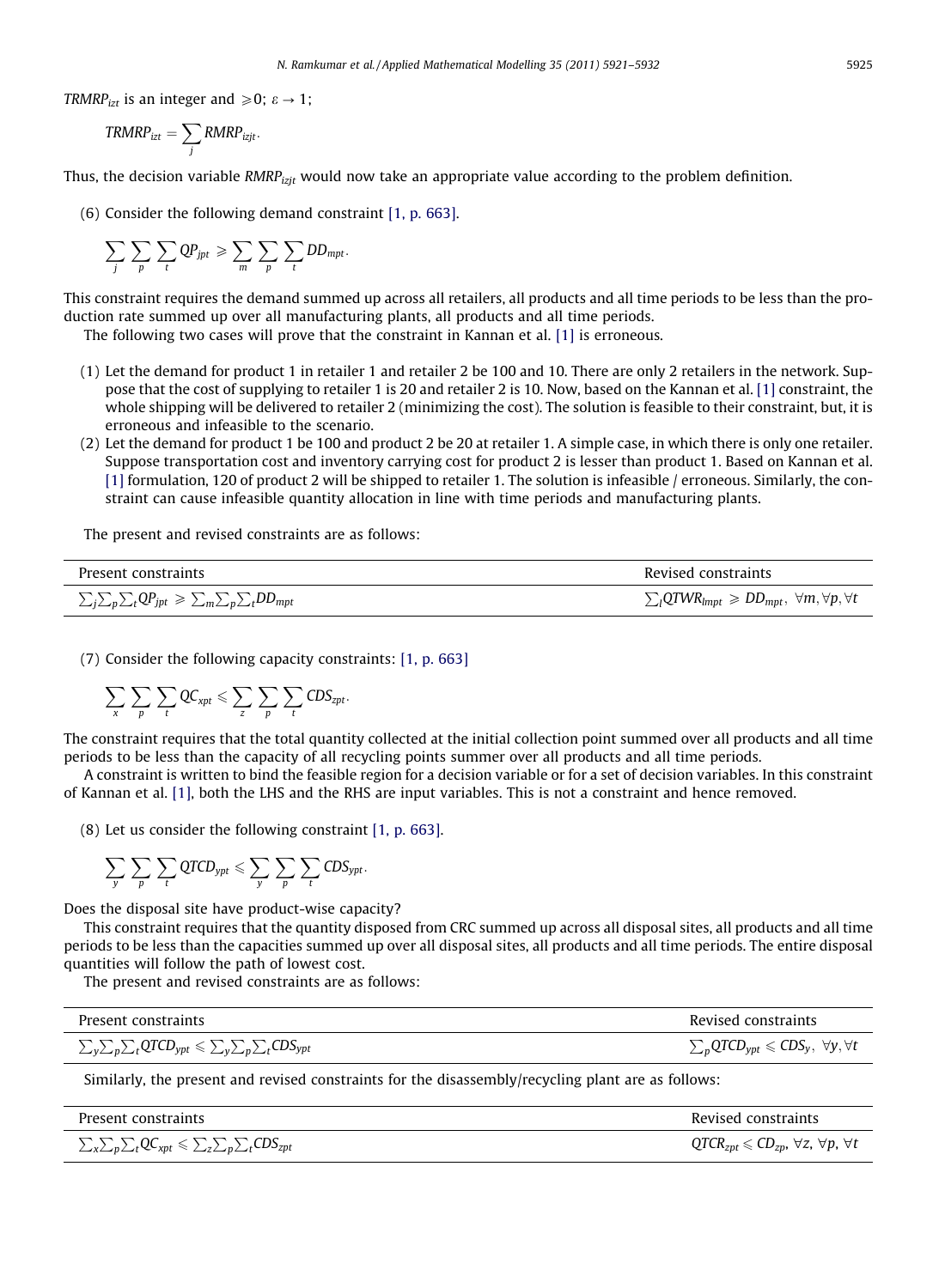## 2.2. Objective function

(1) Consider the inventory carrying costs at the CRC [\[1, p. 662\]](#page-11-0). The following proof shows that calculating inventory at the CRC is not meaningful.

Given in the paper [\[1, pp. 661, 662\]](#page-11-0)

$$
TCICC = \sum_{p} \sum_{t} CI_{pt}.ICC_{pt},
$$

where

$$
CI_{pt} = CI_{p(t-1)} + QRC_{pt} - \sum_{y} QTCD_{ypt} - \sum_{z} QTCR_{zpt},
$$
\n(1)

$$
\sum_{y} QTCD_{ypt} = QRC_{pt} * DR_{pt}, \tag{a}
$$

$$
\sum_{z} QTCR_{zpt} = QRC_{pt} * (1 - DR_{pt}),
$$
 (b)

 $DR_{pt}$  is the disposal rate of product p in time period t (Note that the disposal rate of a product does not change in each time period. But to illustrate the errors in the case, we use the terms as such. We will revise them in our formulation).

**Proof.** Substitute (a) and (b) in the equation (I),

$$
CI_{pt} = CI_{p(t-1)} + QRC_{pt} - (QRC_{pt} * DR_{pt}) - (QRC_{pt} * (1 - DR_{pt}))
$$
  
=  $CI_{p(t-1)} + QRC_{pt} - (QRC_{pt} * (DR_{pt} + 1 - DR_{pt}))$   
=  $CI_{p(t-1)} + QRC_{pt} - QRC_{pt},$   
 $CI_{pt} = CI_{p(t-1)}.$ 

So CI<sub>pt</sub> always remains the same in all the time periods. If the beginning inventory at the CRC (i.e.) CI<sub>p,0</sub>, is given as Zero, then the  $Cl_{p,1}, Cl_{p,2}, Cl_{p,3}, \ldots, Cl_{p,T}$  will all be Zero.

(2) Consider the following objective function term for the total collection cost of returned products [\[1, p. 661\].](#page-11-0)

$$
TCC = \sum_{x} \sum_{p} \sum_{t} QC_{xpt}.TCIC_{xp},
$$

 $QC<sub>xnt</sub>$  is the quantity of returned items of product p collected at the initial collection point x during time period t. Similarly, TCIC<sub>xp</sub> is the cost of collection at collection center x. Both  $QC_{xpt}$  and TCIC<sub>xp</sub> are deterministic input variables. A constant in the objective function has no effect on the solution. So, we remove TCC from the objective function. For the given function in the objective function, calculating a savings matrix is inappropriate. When the task is to collect and deliver the returned items at the initial collection points to the CRC, using a set of vehicles, the vehicle routing problem emerges. However, the problem of collecting returned materials to the CRC could be seen as a separate problem in this case and can be solved separately for each time period. There is no need to jointly solve the VRP and the CLSC allocation problem. The authors have merged the collection points according to the savings (Clark and Wright, 1964 not referred!).

(3) While the stated assumption is that the transportation costs and inventory costs do not vary according to time and remains constant throughout the period of study (See assumptions 3 and 5), all the input variables (transportation costs, inventory costs, disposal costs, procurement costs) are shown with subscript t! This is in conflict with the model assumptions. In the revised formulation, we remove all the subscripts t from the input variables which are assumed to remain constant across time periods.  $\Box$ 

Based on the discussions in Sections 2.1 and 2.2, we now propose a revised mathematical model as an ILP accounting all the forward and reverse logistics constraints in Section 3.

#### 3. Revised mathematical model

We propose an Integer Linear Program (ILP) for the problem considered by Kannan et al. [\[1\].](#page-11-0) For the sake of clarity of the readers, we have used the same notations, indices and equation numbers wherever possible.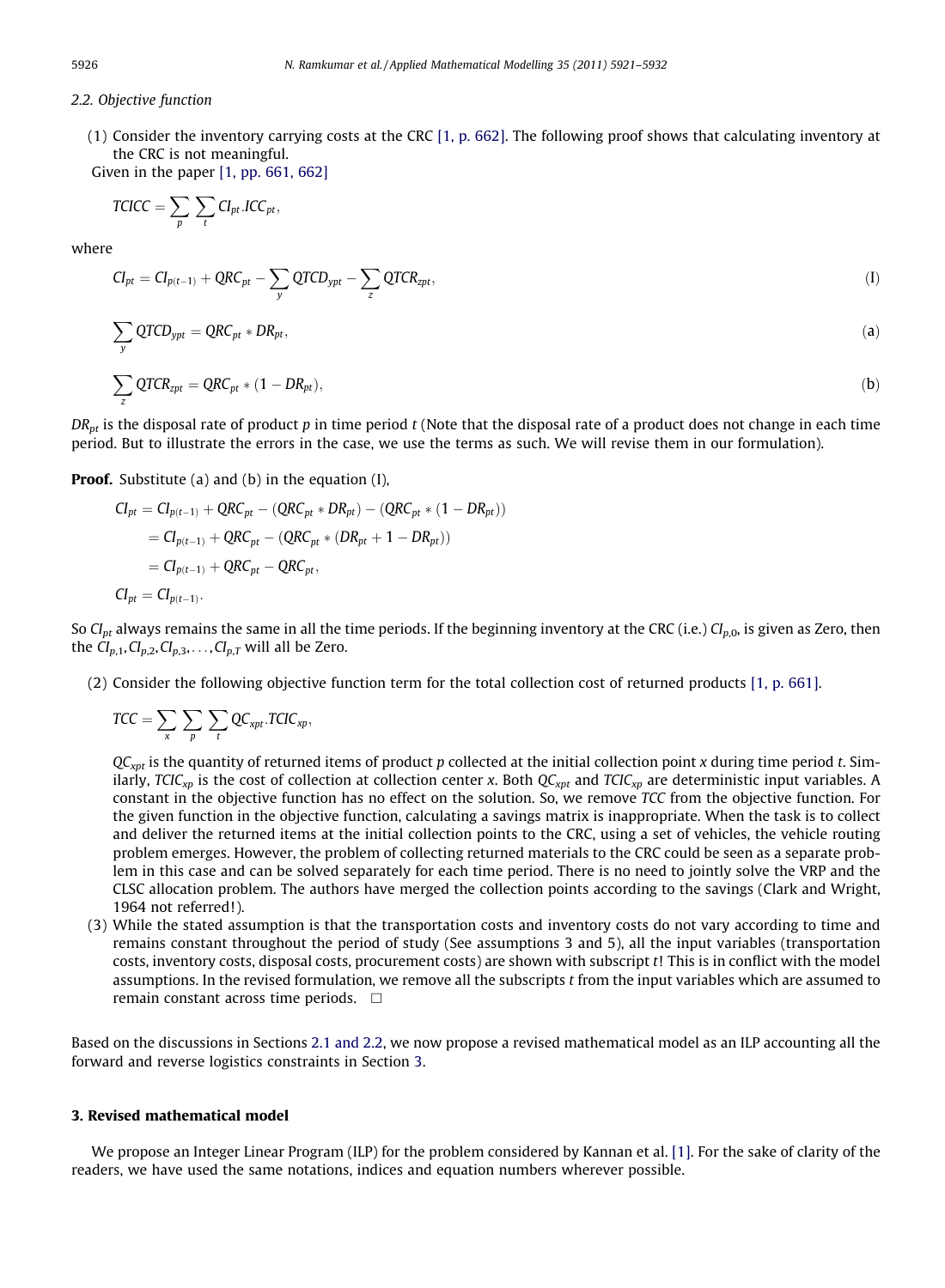## Notations

 $\overline{a}$ 

| Indices |                              |                         |
|---------|------------------------------|-------------------------|
| S       | <b>Suppliers</b>             | $(s = 1, 2, \ldots, S)$ |
|         | Raw materials                | $(i = 1, 2, , I)$       |
|         | Manufacturing plants         | $(i = 1, 2, \ldots, l)$ |
| k       | <b>Distributors</b>          | $(k = 1, 2, , K)$       |
|         | Wholesalers                  | $(l = 1, 2, \ldots, L)$ |
| m       | Retailers                    | $(m = 1, 2, , M)$       |
| $\chi$  | Initial collection points    | $(x = 1, 2, , X)$       |
| y       | Disposal sites               | $(y = 1, 2, , Y)$       |
|         | Disassembly/recycling plants | $(z = 1, 2, \ldots, Z)$ |
| p       | Products                     | $(p = 1, 2, , P)$       |
|         | Time periods                 | $(t = 1, 2, , T)$       |

Costs in the objective function

| ТC           | Total closed loop supply chain cost                                               |
|--------------|-----------------------------------------------------------------------------------|
| <b>TCRTC</b> | Total transportation cost from CRC to disassembly/recycling plant                 |
| <b>TDC</b>   | Total disposal costs                                                              |
| <b>TDIC</b>  | Inventory carrying cost at Distributor                                            |
| <b>TDWTC</b> | Total transportation cost from distributors to wholesalers                        |
| <b>TFGIC</b> | Finished goods inventory carrying costs at the manufacturing plant                |
| <b>TPC</b>   | Total processing cost                                                             |
| <b>TPDTC</b> | Total transportation cost from manufacturing plant to distributors                |
| <b>TPUC</b>  | Total purchasing cost                                                             |
| <b>TRC</b>   | Total recycling cost from the disassembly/recycling plant to the third party      |
| <b>TRMIC</b> | Raw material inventory carrying costs at the manufacturing plant                  |
| <b>TRPC</b>  | Total disassembly/reclaiming cost at the disassembly/recycling plant              |
| <b>TRPTC</b> | Total transportation cost from disassembly/recycling plant to manufacturing plant |
| TWIC         | Inventory carrying cost at Wholesaler                                             |
| <b>TWRTC</b> | Total transportation cost from wholesalers to retailers                           |
|              |                                                                                   |

Input parameters

| $PUC_{iS}$            | Purchasing cost/ unit of raw material <i>i</i> from supplier <i>s</i>                                                                        |
|-----------------------|----------------------------------------------------------------------------------------------------------------------------------------------|
| $PC_{in}$             | Processing cost per product p at manufacturing plant j                                                                                       |
| $\textit{TCPD}_{ikp}$ | Transportation cost/unit of product $p$ from manufacturing plant $j$ to distributor $k$                                                      |
| $TCDW_{klp}$          | Transportation cost/unit of product $p$ from distributor $k$ to wholesaler $l$                                                               |
| $TCWR_{lmn}$          | Transportation cost/unit of product $p$ from wholesaler $l$ to retailer $m$                                                                  |
| $RIC_{ii}$            | Inventory carrying cost/unit of raw material <i>i</i> at manufacturing plant <i>j</i>                                                        |
| $FIC_{ip}$            | Inventory carrying cost/unit of product $p$ at manufacturing plant $j$                                                                       |
| $ICD_{kp}$            | Inventory carrying cost/unit of product $p$ at distributor $k$                                                                               |
| $ICW_{lp}$            | Inventory carrying cost/unit of product $p$ at wholesaler $l$                                                                                |
| $QC_{xpt}$            | Quantity of retuned products $p$ at initial collection point $x$ in time period $t$                                                          |
| $QRC_{pt}$            | Quantity of product p collected at the centralized return center= $\sum_{x}QC_{xpt}$                                                         |
| $X_{ip}$              | Amount of raw material $i$ required to produce one unit of product $p$                                                                       |
| $DC_{vp}$             | Disposal cost/unit of useless returned product $p$ at disposal site $y$                                                                      |
| $TCCR_{zp}$           | Transportation cost/unit of product p from CRC to disassembly/recycling plant z                                                              |
| $DR_p$                | Disposal rate of product p                                                                                                                   |
| $DRC_{zp}$            | Disassembly/recycling cost per unit for the returned product $p$ at the disassembly/recycling center $z$                                     |
| $RC_{iz}$             | Recycling cost / unit of raw material i sold to third party from disassembly/recycling center z                                              |
| $W_p$                 | Weight of the product p                                                                                                                      |
| $Y_{ip}$              | Percentage contribution of raw material <i>i</i> for the returned product $p$ ; [0,1]                                                        |
| $TCRP_{izj}$          | Transportation cost per tonne for the reclaimed raw material <i>i</i> from disassembly/recycling center <i>z</i> to<br>manufacturing plant j |
| $\alpha_{i}$          | Recycling rate of the raw material <i>i</i> reclaimed for new battery production at the disassembly/recycling center<br>z; [0,1]             |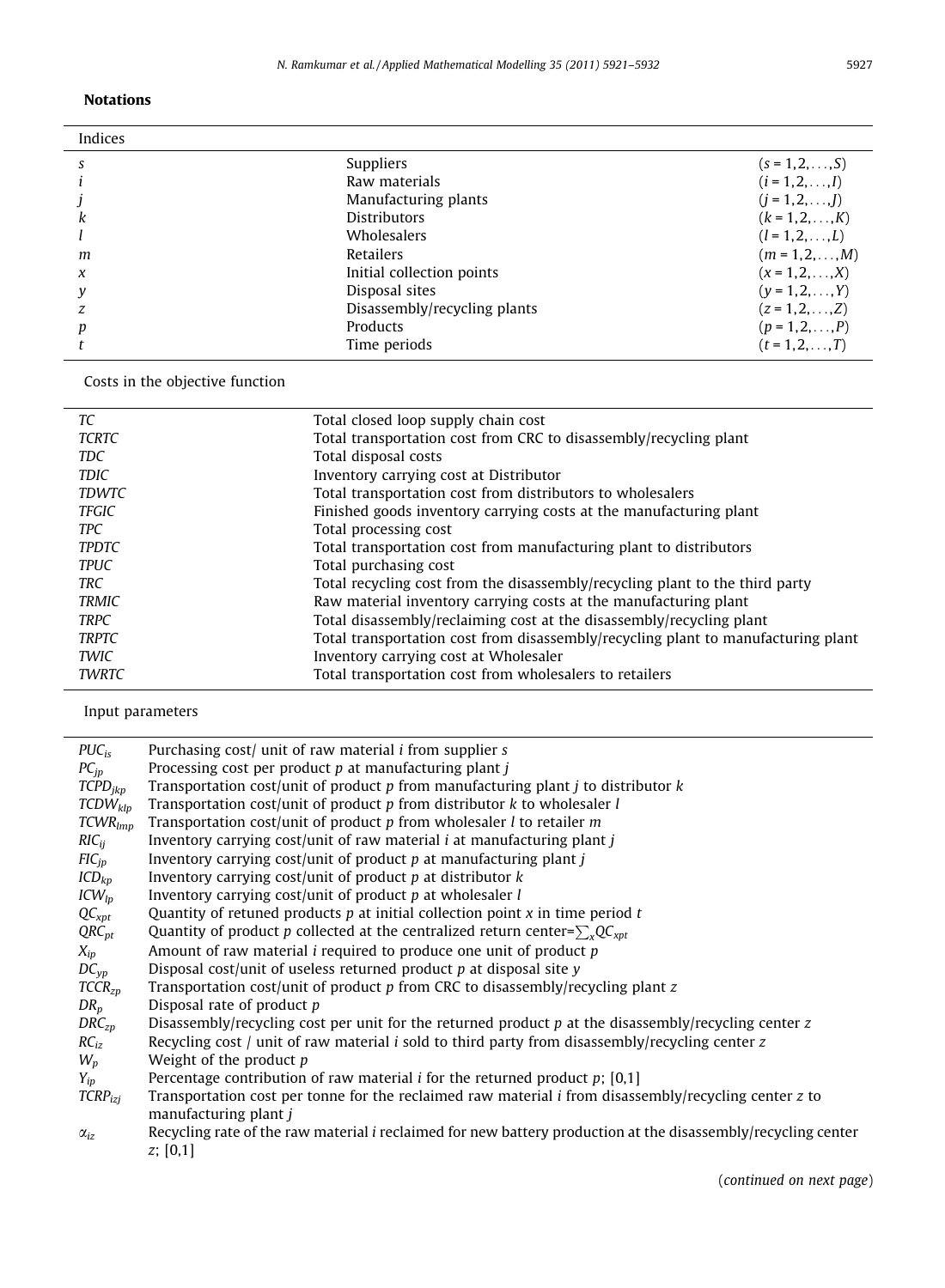| PRS <sub>i</sub> | Raw material storage capacity at manufacturing plant <i>i</i>          |
|------------------|------------------------------------------------------------------------|
| $PFS_i$          | Finished goods storage capacity at manufacturing plant j               |
| $SC_{DS}$        | Supply capacity of supplier $s$ for product $p$                        |
| $PT_{ip}$        | Available processing time for product $p$ in manufactur $i$            |
| $DSC_k$          | Storage capacity of distributor k                                      |
| WSC <sub>I</sub> | Storage capacity of wholesaler l                                       |
| $DD_{mpt}$       | Demand of product $p$ in retailer $m$ at time period $t$               |
| $CD_{zp}$        | Recycling capacity of disassembly/recycling center $z$ for product $p$ |
| $CDS_v$          | Capacity of disposal site $\nu$                                        |

 $TPL_i = \left\{ \begin{array}{ll} 1 - if \; \text{raw material } i \; \text{is sold to third party} \\ 0 & \text{otherwise.} \end{array} \right.$  $\left\{\n \begin{array}{l}\n 1 - \text{if raw material } i \text{ is sold to third party} \\
0 - \text{otherwise}\n \end{array}\n\right\}$ 

Decision variables

| $RMP_{isjt}$                 | Amount of raw material <i>i</i> Purchased from supplier s by manufacturing plant <i>j</i> in time period $t$         |
|------------------------------|----------------------------------------------------------------------------------------------------------------------|
| $QP_{\text{ipt}}$            | Quantity of product p processed at manufacturing plant $i$ in time period $t$                                        |
| $QTPD_{ikpt}$                | Quantity of product $p$ transported from manufacturing plant $j$ to distributor $k$ in time period $t$               |
| $QTDW_{klpt}$                | Quantity of product p transported from distributor $k$ to wholesaler $l$ in time period $t$                          |
| $QTWR_{lmpt}$                | Quantity of product $p$ transported from wholesaler $l$ to retailer $m$ in time period $t$                           |
| $QTCD_{vpt}$                 | Quantity of useless product $p$ transported from CRC to disposal site $y$ in time period $t$                         |
| QTCR <sub>znt</sub>          | Quantity of returned product $p$ transported from CRC to disassembly/recycling center $z$ in time period $t$         |
| $RMI_{ijt}$                  | Inventory of raw material $i$ at manufacturer $j$ in time period $t$                                                 |
| $FGI_{jpt}$                  | Inventory of finished product $p$ at manufacturer $j$ in time period t                                               |
| $DI_{kpt}$                   | Inventory of product $p$ at distributor $k$ in time period t                                                         |
| $W\mathbf{I}_{\mathit{lot}}$ | Inventory of product $p$ at wholesaler $l$ in time period $t$                                                        |
| RMS <sub>izt</sub>           | Amount of recycled raw material <i>i</i> from the disassembly/recycling center z to the third party in time period t |
| $RMRP_{izit}$                | Amount of raw material <i>i</i> reclaimed for new battery production and transported from disassembly/recycling      |
|                              | center z to manufacturing plant $j$ in time period $t$                                                               |

:

Minimize  $TC = TPUC + TPC + TPDTC + TDWTC + TWRTC + TRMIC + TFGIC + TDIC$ 

$$
+ \text{TWIC} + \text{TDC} + \text{TCRTC} + \text{TRPC} + \text{TRC} + \text{TRPTC}
$$

$$
TPUC = \sum_{i} \sum_{s} \sum_{j} \sum_{t} RMP_{ijt}.PUC_{is}
$$
\n
$$
TPC = \sum_{j} \sum_{p} \sum_{t} \sum_{p} QP_{jpt}.PC_{jp}
$$
\n
$$
TPDTC = \sum_{j} \sum_{k} \sum_{p} \sum_{t} QTPD_{jkpt}.TCPD_{jkp}
$$
\n
$$
TDWTC = \sum_{k} \sum_{l} \sum_{p} \sum_{t} QTDW_{kpt}.TCPD_{jkp}
$$
\n
$$
TWRTC = \sum_{l} \sum_{m} \sum_{p} \sum_{t} QTDW_{kmpt}.TCPW_{knp}
$$
\n
$$
TRMIC = \sum_{i} \sum_{j} \sum_{t} \sum_{t} RMI_{ijt}.RIC_{ij}
$$
\n
$$
TFGIC = \sum_{j} \sum_{p} \sum_{t} FIG_{jpt}.FI_{jp}
$$
\n
$$
TWIC = \sum_{k} \sum_{p} \sum_{t} \sum_{t} MI_{ipt}.ICW_{lp}
$$
\n
$$
TDIC = \sum_{k} \sum_{p} \sum_{t} \sum_{t} QTCD_{ypt}.DC_{yp}
$$
\n
$$
TDC = \sum_{k} \sum_{p} \sum_{t} \sum_{t} QTCR_{zpt}.TCR_{zp}
$$
\n
$$
TRPC = \sum_{i} \sum_{p} \sum_{t} \sum_{t} QTCR_{zpt}.DC_{iz}
$$
\n
$$
TRC = \sum_{i} \sum_{p} \sum_{t} \sum_{t} RMS_{izt}.RC_{iz}
$$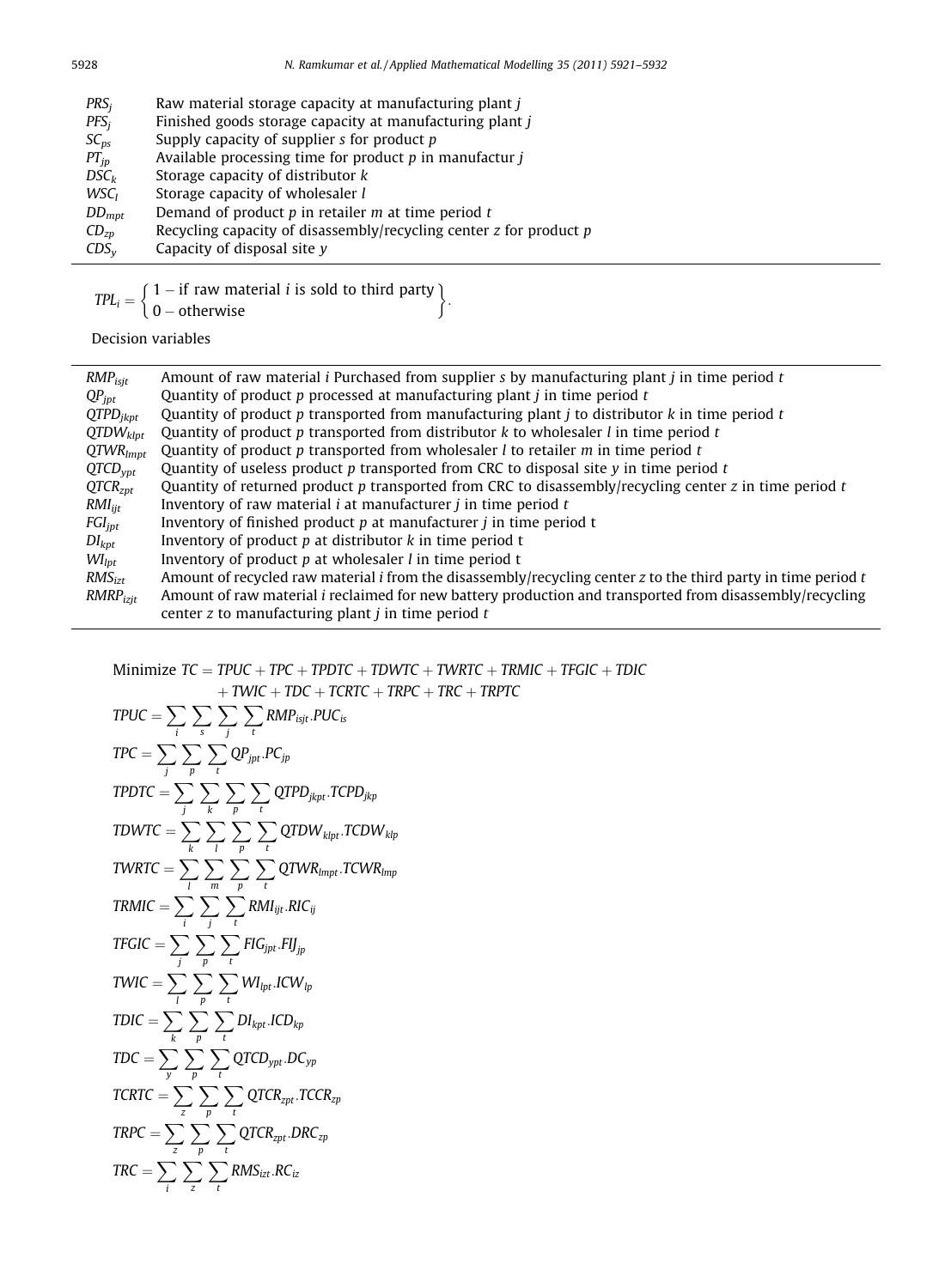$$
TRPTC = \sum_{i} \sum_{z} \sum_{j} \sum_{t} RMRP_{izjt}.TCRP_{izj}.
$$

Subject to,

## Supplier

Supply capacity constraints

$$
\sum_{j} \text{RMP}_{isjt} \leqslant SC_{is} \quad \forall i, \ \forall s, \ \forall t.
$$

## Manufacturer

Raw material constraint

$$
\textit{RMI}_{ijt} = \textit{RMI}_{ij(t-1)} + \sum_{s} \textit{RMP}_{isjt} + \sum_{z} \textit{RMRP}_{izjt} - \left\lfloor \sum_{p} X_{ip}.QP_{jpt} \right\rfloor \quad \forall i, \ \forall j, \ \forall t.
$$

Transformation of Gaussian variables

$$
\left(\sum_{p} X_{ip} * QP_{jpt}\right) \geq TQP_{ijt}, \quad \forall i, \forall j, \forall t,
$$
\n
$$
\left(\sum_{p} X_{ip} * QP_{jpt}\right) - \varepsilon \leq TQP_{ijt}, \quad \forall i, \forall j, \forall t,
$$

TQP<sub>ijt</sub> is an integer and  $\geq 0$ ;  $\varepsilon \to 1$ ;

$$
\text{RMI}_{ijt} + \text{TQP}_{ijt} = \text{RMI}_{ij(t-1)} + \sum_{s} \text{RMP}_{isjt} + \sum_{z} \text{RMRP}_{izjt}, \quad \forall i, \ \forall j, \ \forall t.
$$

Finished goods constraints

$$
\textit{FGI}_{\textit{jpt}} = \textit{FGI}_{\textit{jp}(t-1)} + QP_{\textit{jpt}} - \sum_{k} QTPD_{\textit{jkpt}} \quad \forall j, \ \forall p, \ \forall t.
$$

Storage capacity constraints-Raw materials

$$
\sum_i \sum_s \text{RMP}_{isjt} \leqslant \text{PRS}_j \quad \forall j, \ \forall t.
$$

Storage capacity constraints- Finished goods

$$
\sum_{p}QP_{jpt}\leqslant PFS_j\quad \forall j,\,\, \forall t.
$$

Processing time constraints

$$
QP_{jpt} \leqslant PT_{jp} \quad \forall p, \ \forall j, \ \forall t.
$$

#### Distributor

Storage capacity constraints

$$
\sum_j \sum_p \text{QTPD}_{jkpt} \leqslant DSC_k \quad \forall k, \ \forall t.
$$

Flow constraint forDistributor

$$
DI_{kpt} = DI_{kp(t-1)} + \sum_j QTPD_{jkpt} - \sum_l QTDW_{klpt} \quad \forall k, \ \forall p, \ \forall t.
$$

#### Wholesaler

Storage capacity constraints

$$
\sum_{k} \sum_{p} QTDW_{klpt} \leq WSC_l \quad \forall l, \ \forall t
$$

Flow constraint for Wholesaler

$$
WI_{lpt} = WI_{lp(t-1)} + \sum_{k} QTDW_{klpt} - \sum_{m} QTWR_{lmpt} \quad \forall l, \ \forall t, \ \forall p.
$$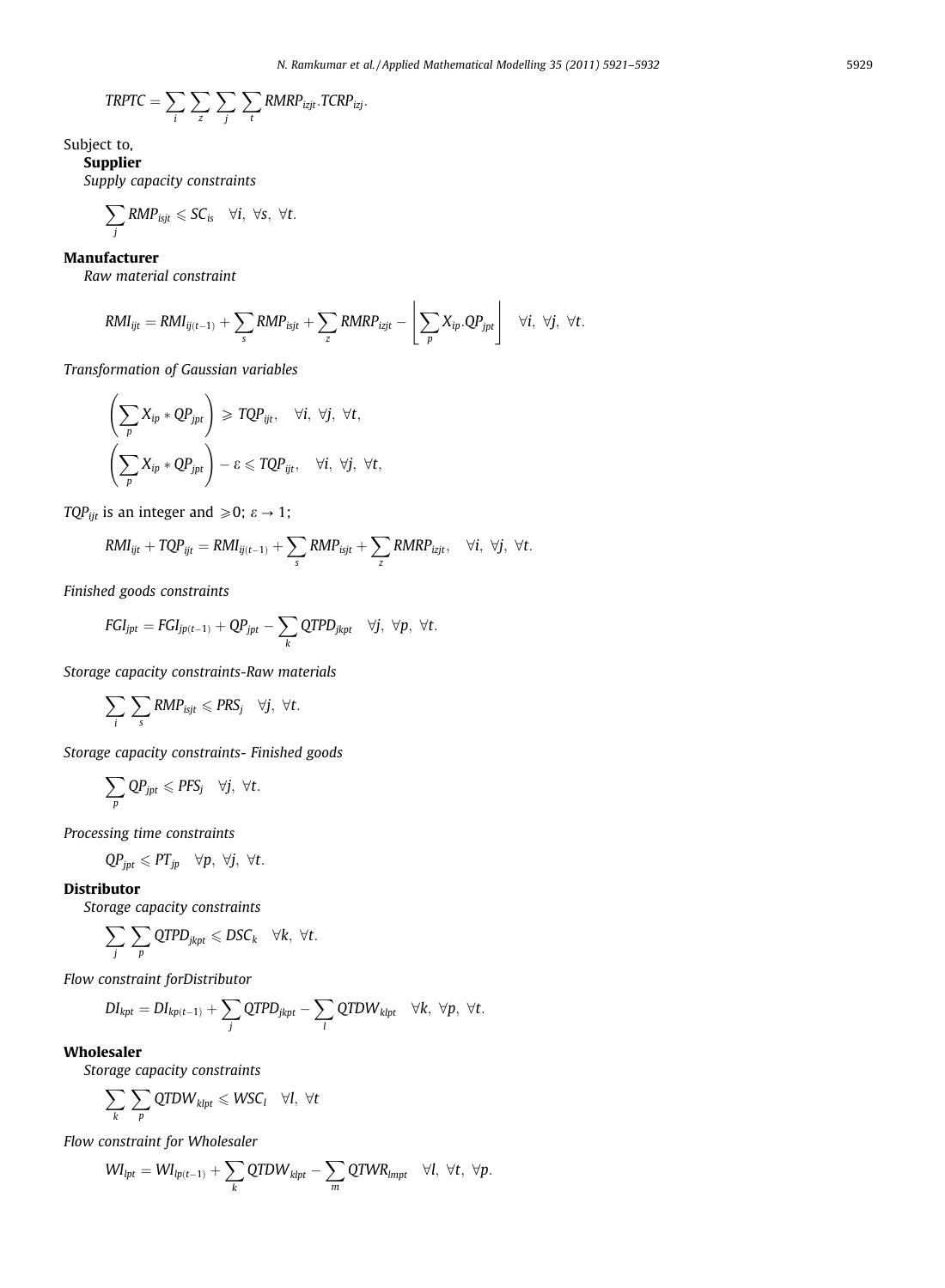Retailer

## Demand satisfying/Flow constraints

$$
\sum_i QTWR_{lmpt} \geqslant DD_{mpt} \quad \forall m, \ \forall p, \ \forall t.
$$

## Disassembly/Recycling center

Storage capacity constraints

$$
QTCR_{zpt} \leqslant CD_{zp} \quad \forall z, \ \forall p, \ \forall t.
$$

Recycling quantity

$$
\sum_{z} \text{QTCR}_{zpt} = \lfloor \text{QRC}_{pt}.(1-DR_p)\rfloor \quad \forall t, \ \forall p.
$$

Reclaimed raw materials – to manufacturing plants

$$
\sum_j \text{RMRP}_{izjt} = \left[ \sum_p \left( \text{QTCR}_{zpt} * W_p * Y_{ip} * (1 - TPL_i) * \alpha_{iz} \right) \right] \quad \forall i, \ \forall z, \ \forall t.
$$

Transformation of Gaussian variables

$$
\sum_{p} (QTCR_{zpt} * W_p * Y_{ip} * (1 - TPL_i) * \alpha_{iz}) \geqslant )TRMRP_{izt} \quad \forall i, \forall z, \forall t,
$$
\n
$$
\left(\sum_{p} (QTCR_{zpt} * W_p * Y_{ip} * (1 - TPL_i) * \alpha_{iz}) - \varepsilon\right) \leqslant TRMRP_{izt} \quad \forall i, \forall z, \forall t,
$$

TRMRP<sub>izt</sub> is an integer and  $\geq 0$ ;  $\varepsilon \to 1$ ;

$$
TRMRP_{izt} = \sum_{j} RMRP_{izjt}.
$$

Recycled raw materials – to Third party

$$
RMS_{izt} = \left[ \sum_{p} (QTCR_{zpt} * W_p * Y_{ip} * TPL_i) \right], \quad \forall i, \ \forall z, \ \forall t.
$$

Transformation of Gaussian variables

$$
\sum_{p} (QTCR_{zpt} * W_p * Y_{ip} * TPL_i) \geq TRANS_{izt} \quad \forall i, \forall z, \forall t,
$$
  

$$
\sum_{p} (QTCR_{zpt} * W_p * Y_{ip} * TPL_i) - \varepsilon \leq TRANS_{izt} \quad \forall i, \forall z, \forall t,
$$

TRANS<sub>izt</sub> is an integer and  $\geq 0$ ;  $\varepsilon \to 1$ ;

 $TRANS<sub>izt</sub> = RMS<sub>izt</sub>$ .

## Disposal site

Storage capacity constraints

$$
\sum_{p}Q\textit{TCD}_{\textit{ypt}}\leqslant \textit{CDS}_y\quad \forall y,\ \forall t.
$$

Disposal quantity

$$
\sum_{y}QTCD_{ypt}=[QRC_{pt}.DR_{p}]\quad \forall t,\ \forall p.
$$

## Initial inventory levels

Initial inventory levels at manufacturers, distributors, wholesalers are set to zero. It is a user defined value and can be given a value as per the inventory levels at the beginning of the planning horizon.

#### Integral constraints

$$
RMP_{isjt}, QP_{jpt}, QTPD_{jkpt}, QTDW_{klpt}, QTWR_{lmpt}, QTCP_{ypt},
$$
  
\n $QTCR_{zpt}, RMI_{ijt}, FGI_{jpt}, DI_{kpt}, WII_{pt}, RMS_{izt}, RMRP_{izjt} \geq 0$  and Integers.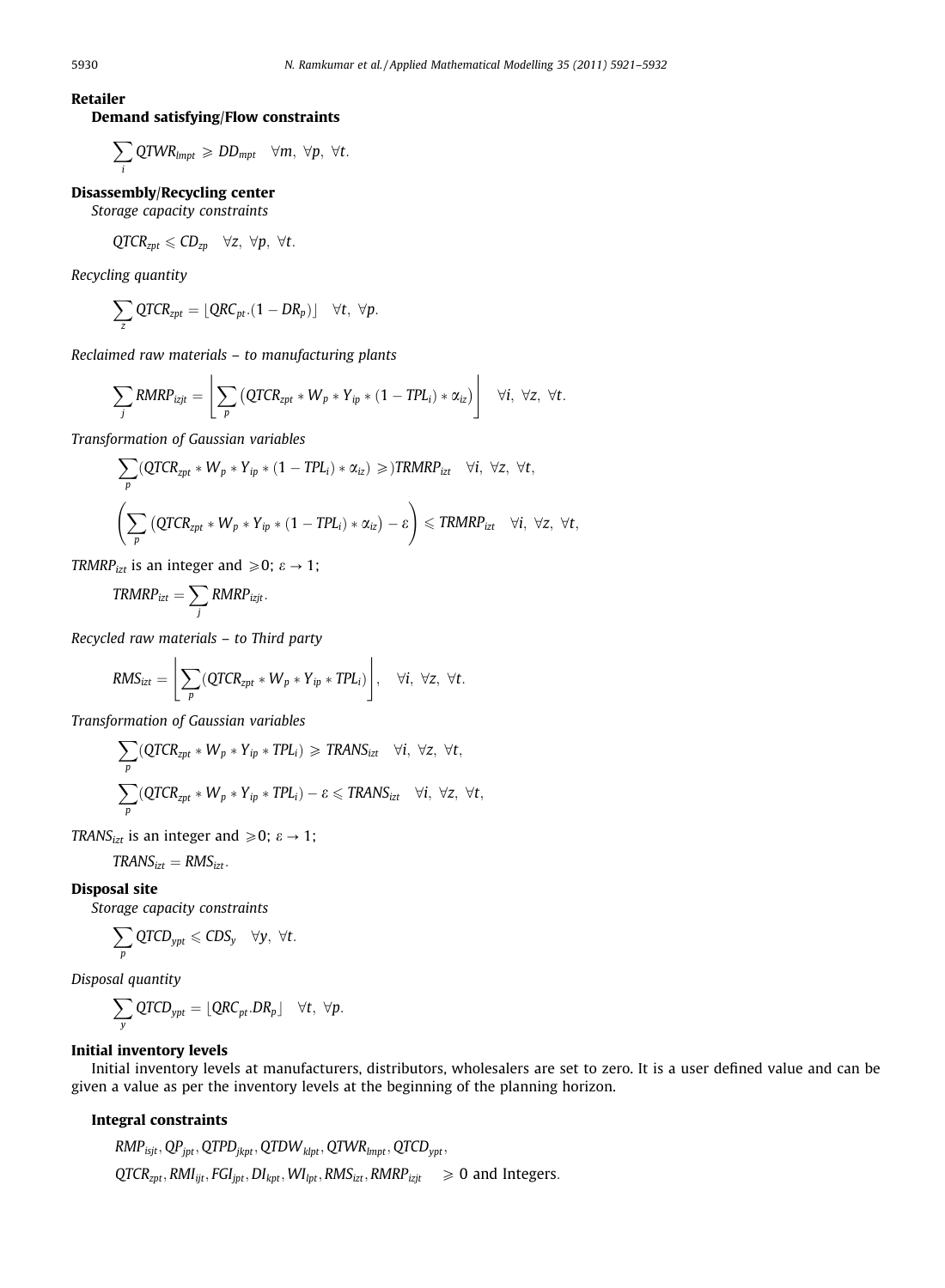## 4. Model testing and validation

The proposed ILP is tested using two hypothetical datasets. Dataset 1 is similar to the illustration given by Kannan et al. [\[1\]](#page-11-0) (An optimization problem for a 2 retailer problem is unrealistic / unacceptable. The maximum size of the problems considered by Kannan et al. [\[1\]](#page-11-0) has 2 retailers and 1 product). To demonstrate the utility of the proposed model, we also consider a larger network in Dataset 2. The datasets are available with the authors and can be provided for interested readers.

The network sizes considered in the datasets are given in Table 1. The hypothetical datasets design parameters are shown in Table 2.

#### Table 1

Network structure for the hypothetical datasets.

| Elements                          | Dataset 1 | Dataset 2 |
|-----------------------------------|-----------|-----------|
| Suppliers $(S)$                   |           | 10        |
| Raw materials $(I)$               |           |           |
| Manufacturers (J)                 |           |           |
| Distributors $(K)$                |           |           |
| Wholesalers $(L)$                 |           |           |
| Retailers $(M)$                   |           | 10        |
| Initial collection points $(X)$   |           | 5         |
| Disposal sites (Y)                |           |           |
| Disassembly/Recycling centers (Z) |           |           |
| Products $(P)$                    |           |           |
| Time periods $(T)$                |           |           |

#### Table 2

 $\overline{a}$ 

Hypothetical dataset parameters.

| Description                                      | Parameter                                   | Values (Uniform distribution)                                          |
|--------------------------------------------------|---------------------------------------------|------------------------------------------------------------------------|
|                                                  |                                             |                                                                        |
| Storage capacities                               |                                             |                                                                        |
| Supply capacity of supplier s                    | $SC_{iS}$                                   | 25000                                                                  |
| Manufacturing plant - raw material               | PRS <sub>i</sub>                            | 30000                                                                  |
| Manufacturing plant - finished goods             | $PFS_i$                                     | 5000                                                                   |
| Distributor                                      | $DSC_k$                                     | $\sim$ Unif (2000,2500)                                                |
| Wholesaler                                       | <b>WSC<sub>I</sub></b>                      | $\sim$ Unif (1500, 2000)                                               |
| Recycling plant                                  | $CD_{zn}$                                   | $\sim$ Unif (400,600)                                                  |
| Disposal site                                    | $CDS_v$                                     | $\sim$ Unif (300,400)                                                  |
| Demand                                           | $D_{\text{mpt}}$                            | Dataset 1: $\sim$ Unif (400,600)                                       |
|                                                  |                                             | Dataset 2: $\sim$ Unif (100, 150)                                      |
| Manufacturing plant – processing times           | $PT_{ip}$                                   | Product 1-4000 ; Product 2-3500;                                       |
| Amount of raw material $i$ in product $p$        | $X_{ip}$                                    | P1-RM1: 3.069 P2-RM1: 3.001                                            |
|                                                  |                                             | P1-RM2: 2.559 P2-RM2: 3.301                                            |
| Cost parameters                                  |                                             |                                                                        |
| Cost of Raw material                             | $PUC_{iS}$                                  | $\sim$ Unif (100,120)                                                  |
| Cost of processing at manufacturing plants       | $PC_{ip}$                                   | $\sim$ Unif (250,300)                                                  |
| Raw material carrying cost Manufacturer          | $RIC_{ii}$                                  | $\sim$ Unif (1,2)                                                      |
| Finished goods carrying cost (Manufacturer,      | $\mathit{FIC}_{ip}$ , $\mathit{ICD}_{kp}$ , | $\sim$ Unif (4,5)                                                      |
| Distributor, Wholesaler)                         | $ICW_{In}$                                  |                                                                        |
| Disposal cost                                    | $DC_{VD}$                                   | $\sim$ Unif (8,11)                                                     |
| Recycling cost                                   | $DRC_{zn}$                                  | $\sim$ Unif (10,20)                                                    |
| Third party selling rate cost                    | $RC_{iz}$                                   | $\sim$ Unif (4,6)                                                      |
| Transportation cost between <i>i</i> to <i>j</i> |                                             | $\sim$ Unif (5,10)                                                     |
| Return parameters                                |                                             |                                                                        |
| Returns at collection center $x$                 | $QC_{xpt}$                                  | $\sim$ Unif (100,160)                                                  |
| Recycling rate                                   | $\alpha_{iz}$                               | $\sim$ Unif (0.6,0.8)                                                  |
| Percentage contribution of raw material in the   | $Y_{ip}$                                    | Set depending on the number of raw materials and their contribution in |
| returned product                                 |                                             | the returned product                                                   |
| Disposal rate                                    | DR <sub>p</sub>                             | $\sim$ Unif (0.2,0.4)                                                  |

Table 3

Result for the hypothetical datasets.

| Integer variables | CPU time (seconds) | Optimal CLSC cost |
|-------------------|--------------------|-------------------|
| 104               | 0.01               | 34.39.104.95      |
| 1910              | 0.14               | 1,02,71,968.26    |